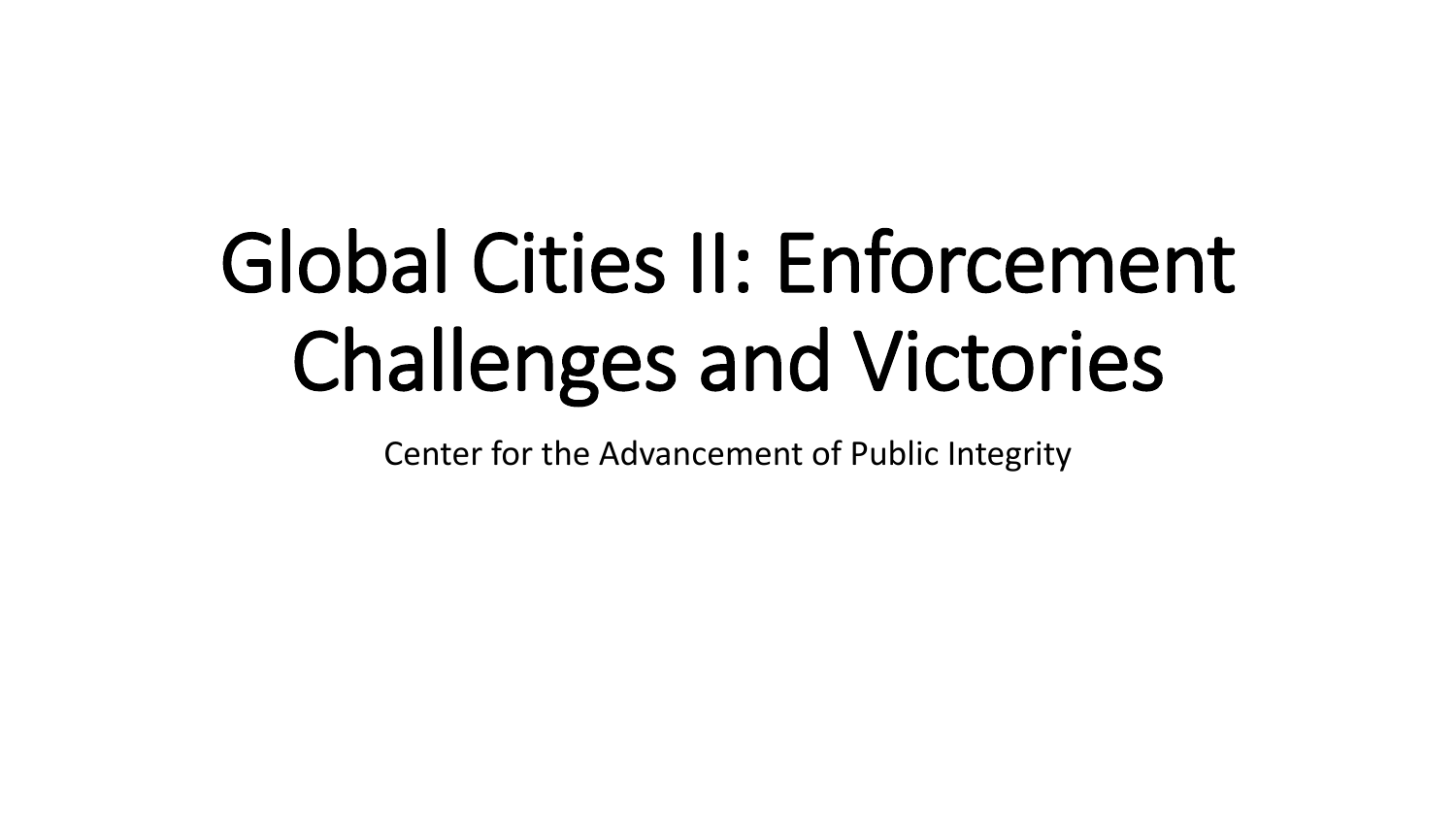## Case Study: United States v. Leland Yee

- Leland Yee was a prominent local politician in San Francisco and was a State Senator in 2014.
- In July 2014, he was indicted as part of a federal organized crime case
- On July 1, 2015, he pled guilty to racketeering conspiracy and was subsequently sentenced to 5 years' imprisonment

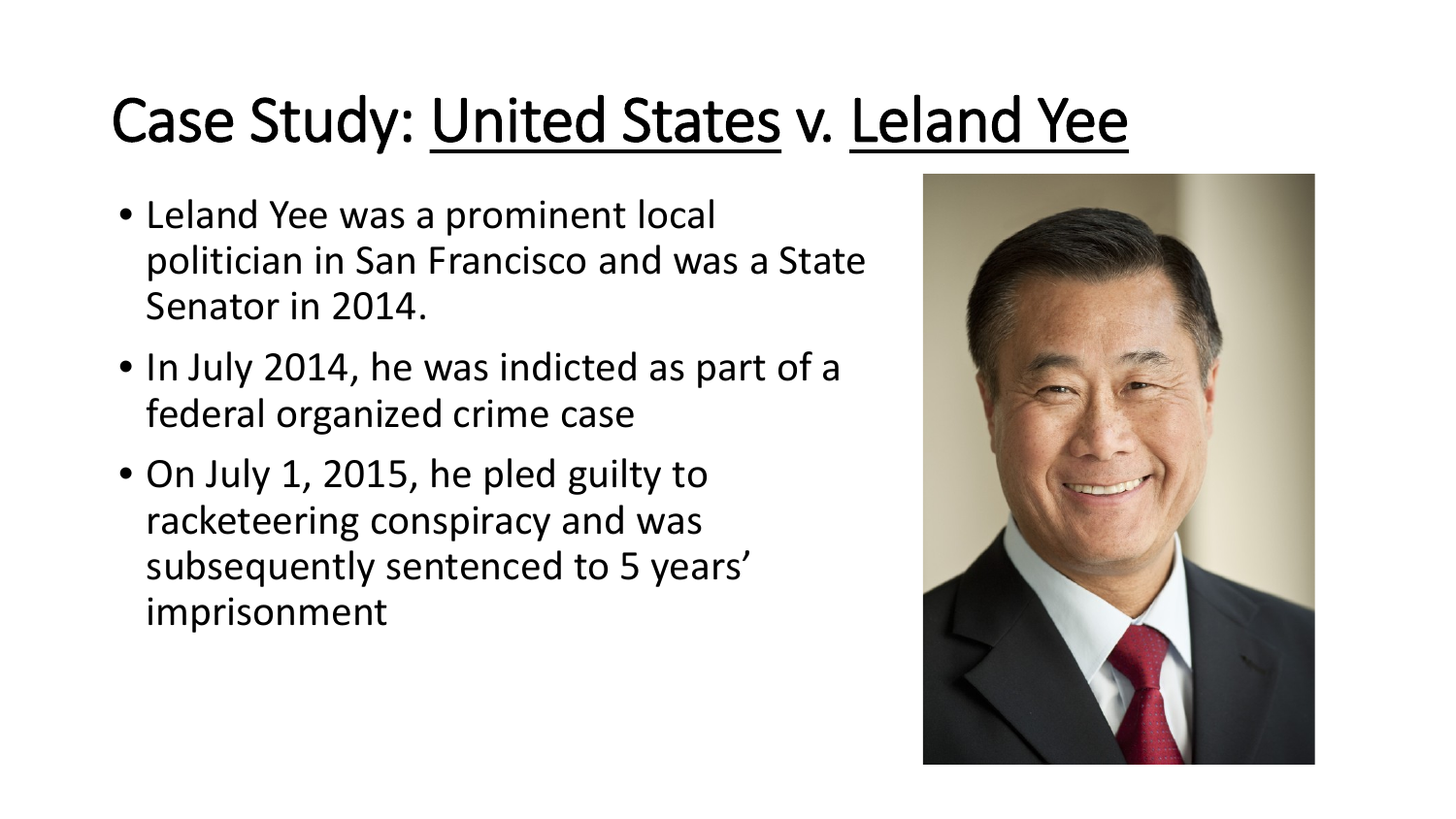# Background

- Kwok Cheung Chow, a/k/a Raymond Chow, a/k/a Shrimp Boy
- Dragonhead of the Chee Kung Tong
- Convicted felon
- Self-declared community activist

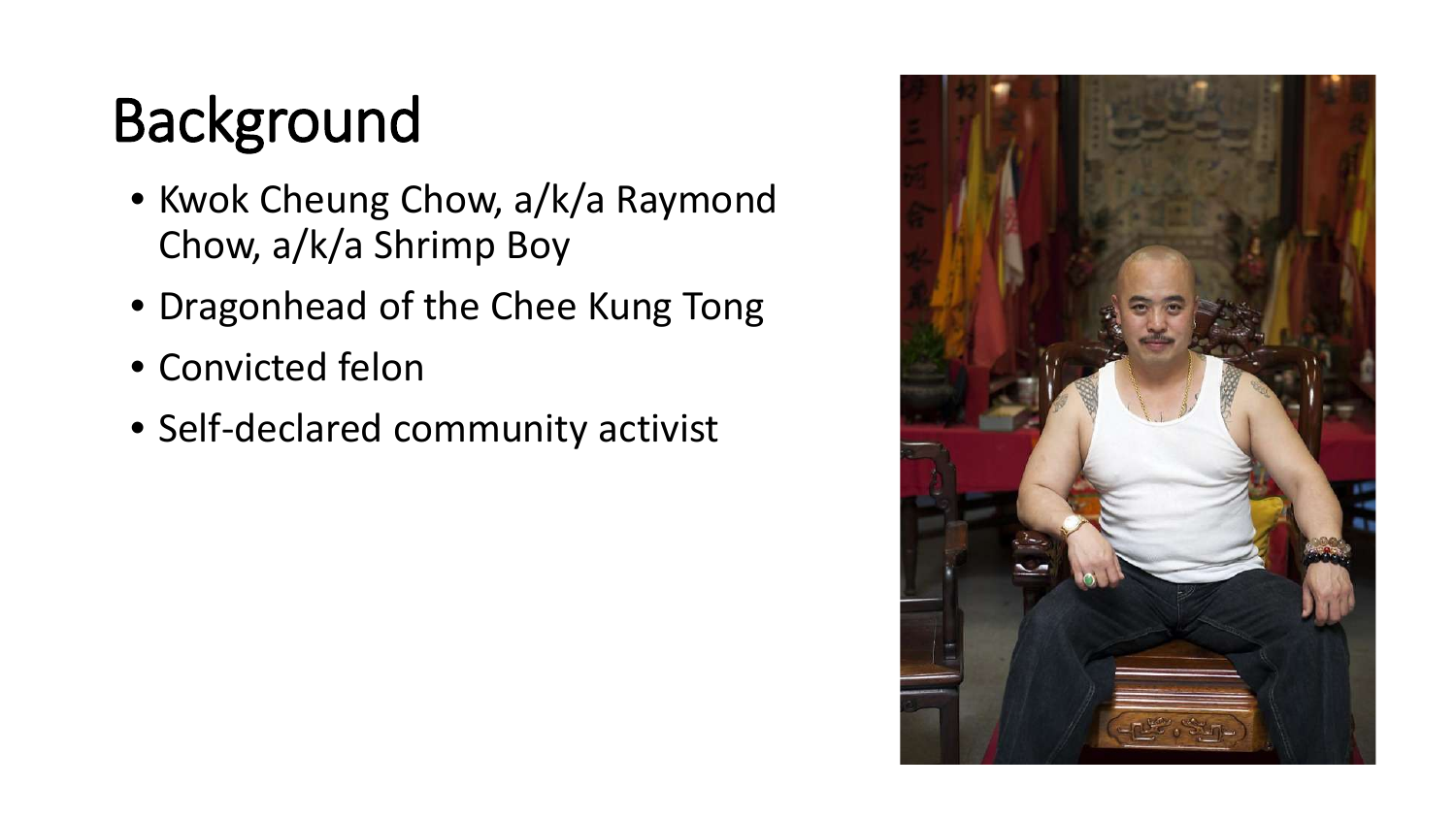# Background

- Keith Jackson
- Political consultant
- Consultant for the Chee Kung Tong

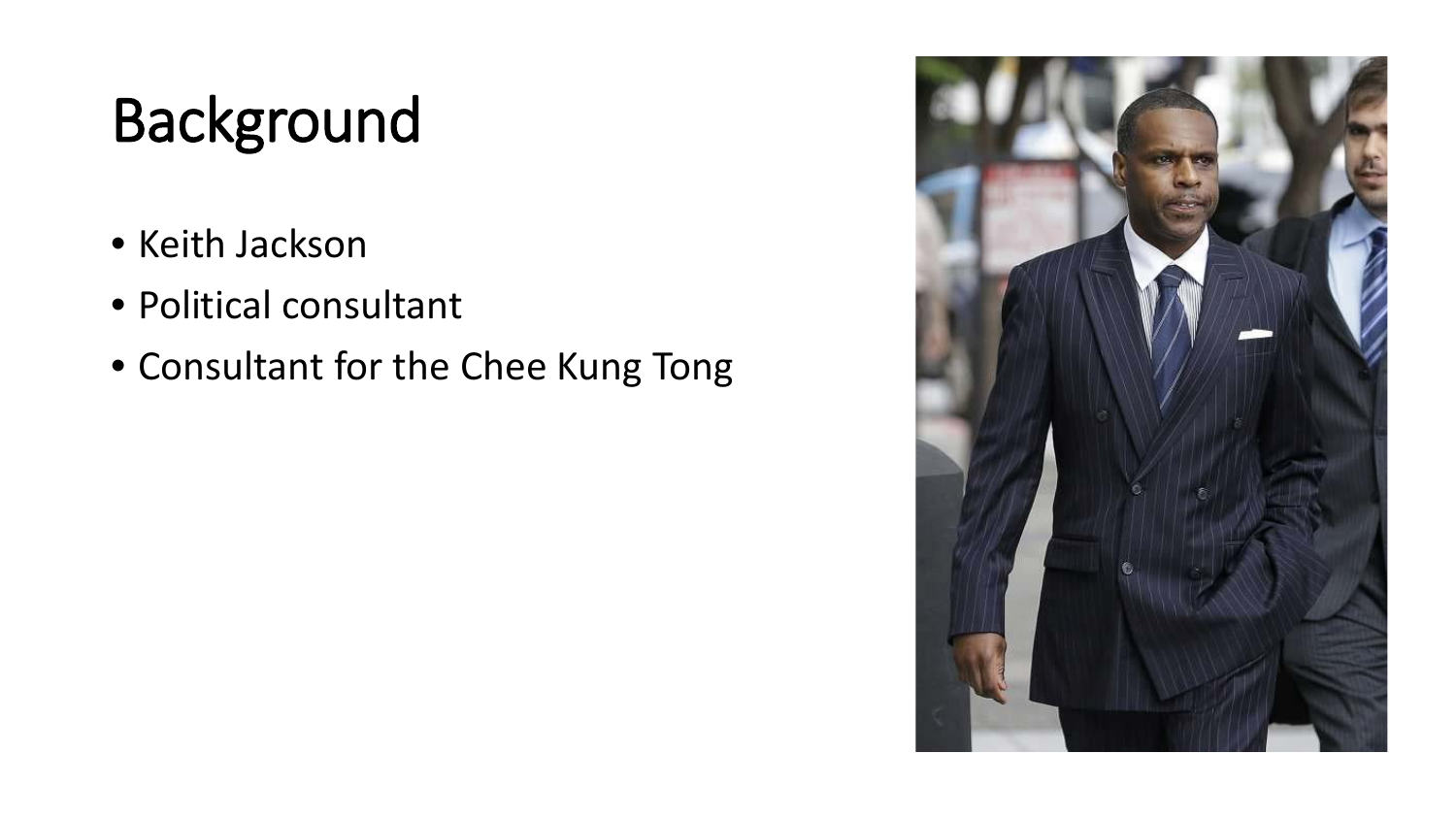#### Arrest and Indictment

- March 26, 2014 Criminal Complaint
- Indicted April 3, 2014
- Second Superseding Indictment January 29, 2015
- Guilty plea July 1, 2015
- Sentenced February 24, 2016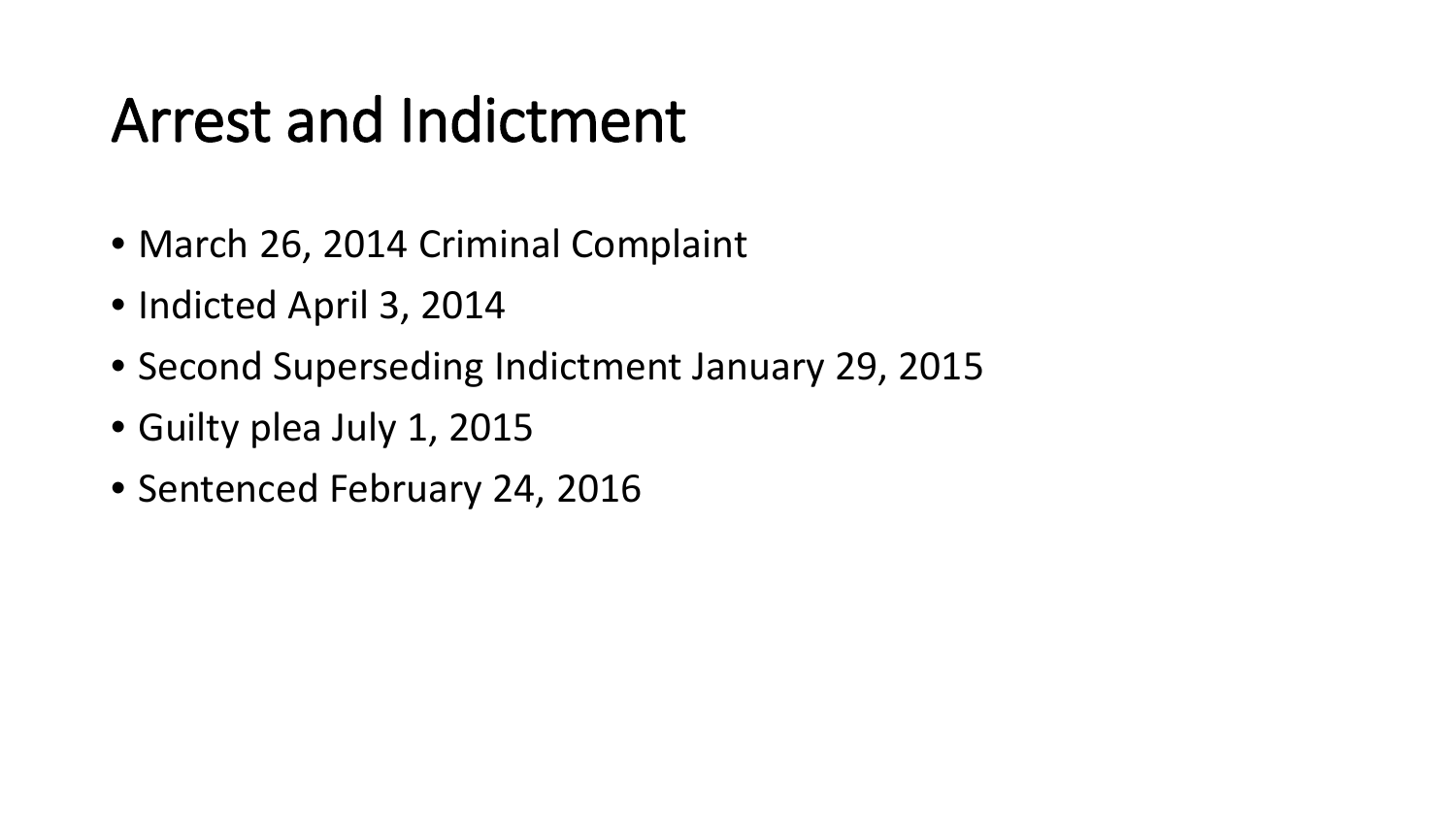#### Admitted Conduct

- Yee's political campaign composed of mayoral campaign in 2011 and his secretary of state campaign in 2014 – was alleged to the racketeering enterprise
- Jackson was a co-conspirator
- Seven stipulated overt acts in furtherance of the conspiracy to operate his campaign as an illegal racketeering enterprise relating to: (1) honest services wire fraud; (2) obtaining property under color of authority; (3) money laundering; and (4) weapons importation conspiracy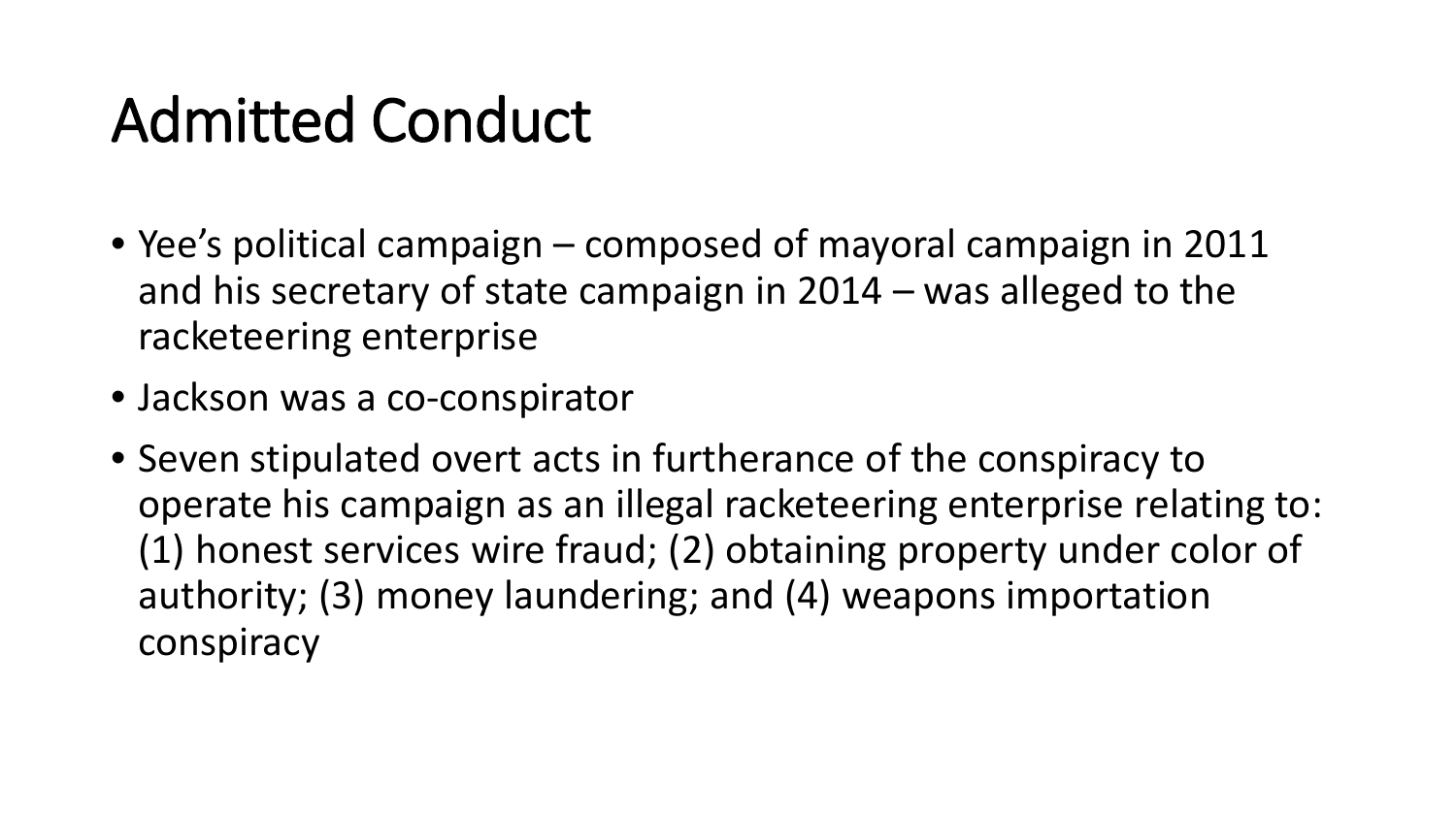#### Honest Services Wire Fraud

- "On or about October 18, 2012, while I was located in the Northern District of California, I spoke on the telephone with an individual whom I understood to be an employee of the California Department of Public Health who was considering a grant for the business client of a second individual. I subsequently learned that this individual was an undercover employee of the FBI, UCE 4138. A second individual, who was also an FBI undercover employee (UCE 4773) and was located in Georgia, was also on the phone during the call. I spoke to the purported Public Health Department employee, UCE 4138, in my capacity as State Senator and recommended that the employee consider UCE 4773's client for the grant. I engaged in this call, and also signed a letter on California State letterhead on behalf of the client, in exchange for a \$10,000 donation from UCE4 773 to retire the debt from my San Francisco mayoral campaign. I know that Keith Jackson subsequently accepted \$10,000 cash as payment for the telephone call and letter."
- "Between on or about November 2012 and March 2013, I agreed with Keith Jackson to provide a certificate on California State Senate letterhead honoring the Chee Kung Tong. I caused the certificate to be prepared and presented by a staff member of one of my Senate district offices at an event held by the Chee Kung Tong on March 29, 2013. I provided the certificate in exchange for a \$6,800 donation from an individual whom I now know was another undercover employee of the FBI, UCE 4599, to my Secretary of State campaign."
- "On or about June 22, 2013, I accepted payment of a bribe in \$11,000 in cash from an individual I now know was another FBI undercover employee, UCE 4180, knowing that it was in exchange for a meeting that Keith Jackson and I agreed to arrange with another State Senator so that UCE 4180 could discuss his purported interest in statewide marijuana legislation. I arranged for, and attended the meeting, in my capacity as State Senator and colleague of the other State Senator."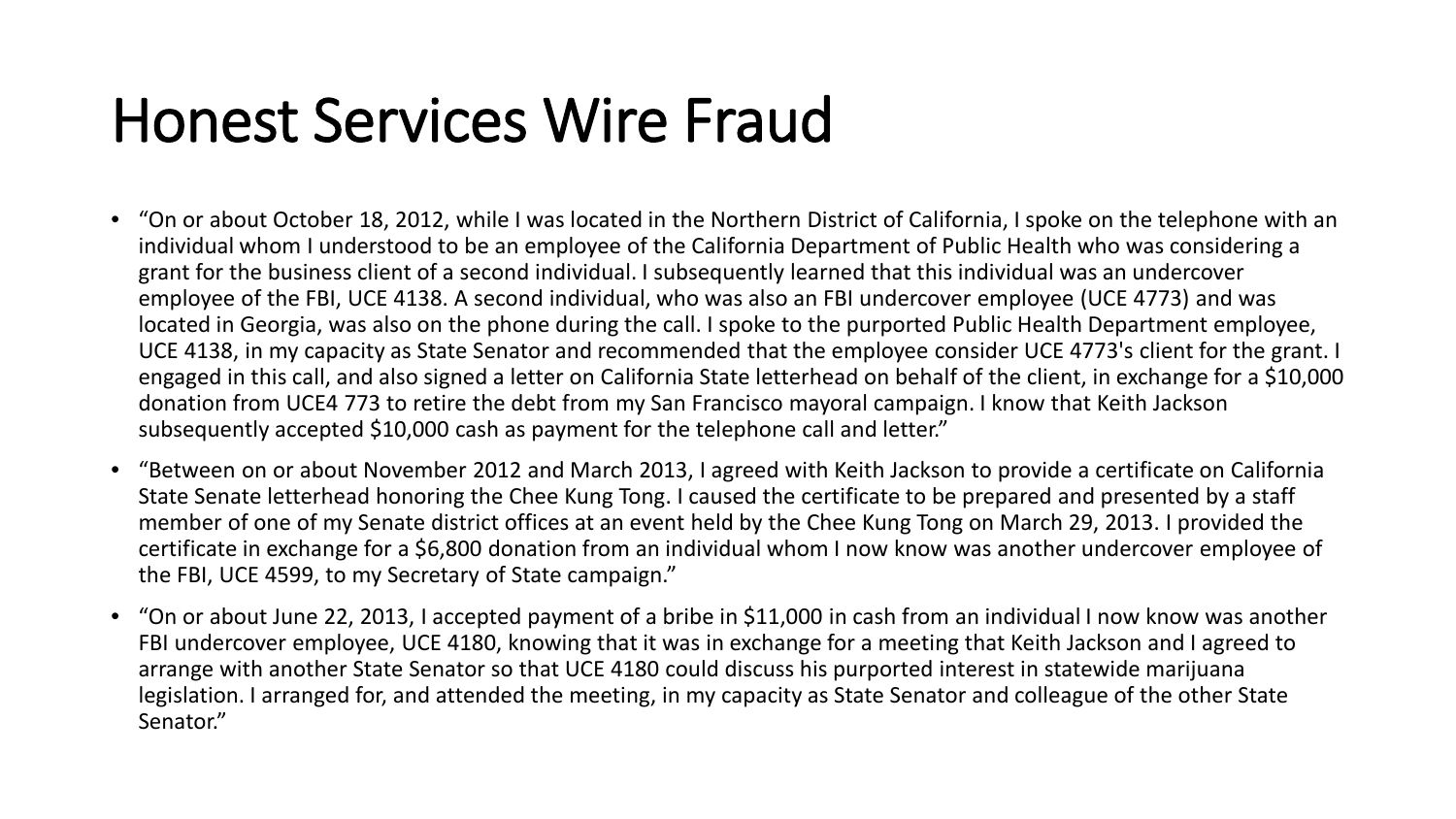## Obtaining Property Under Color of Authority

- "On or about March 2, 2013, I had a telephone conversation with Keith Jackson during which we agreed to a conspiracy and plan to extort and obtain money and campaign donations from an individual who had an interest in pending legislation involving the California State Athletic Commission. At my instruction, my co-<br>conspirator then spoke with that individual and led that individual to believe that I would vote against the legislation unless campaign support was forthcoming from that individual and others who had an interest in the passage of the legislation."
- "Between on or about May 2013 and July 2013, Keith Jackson and I agreed to a plan whereby we would lead UCE 4180 and his purported friend, the owner of an NFL team, to believe that my vote on pending legislation on workers compensation for professional athletes was critical and I was undecided. We<br>agreed to represent to UCE 4180 that if his friend provided a contribution to my Secretary of State campaign, I would vote on the legislation in a manner that was favorable to the friend's interests."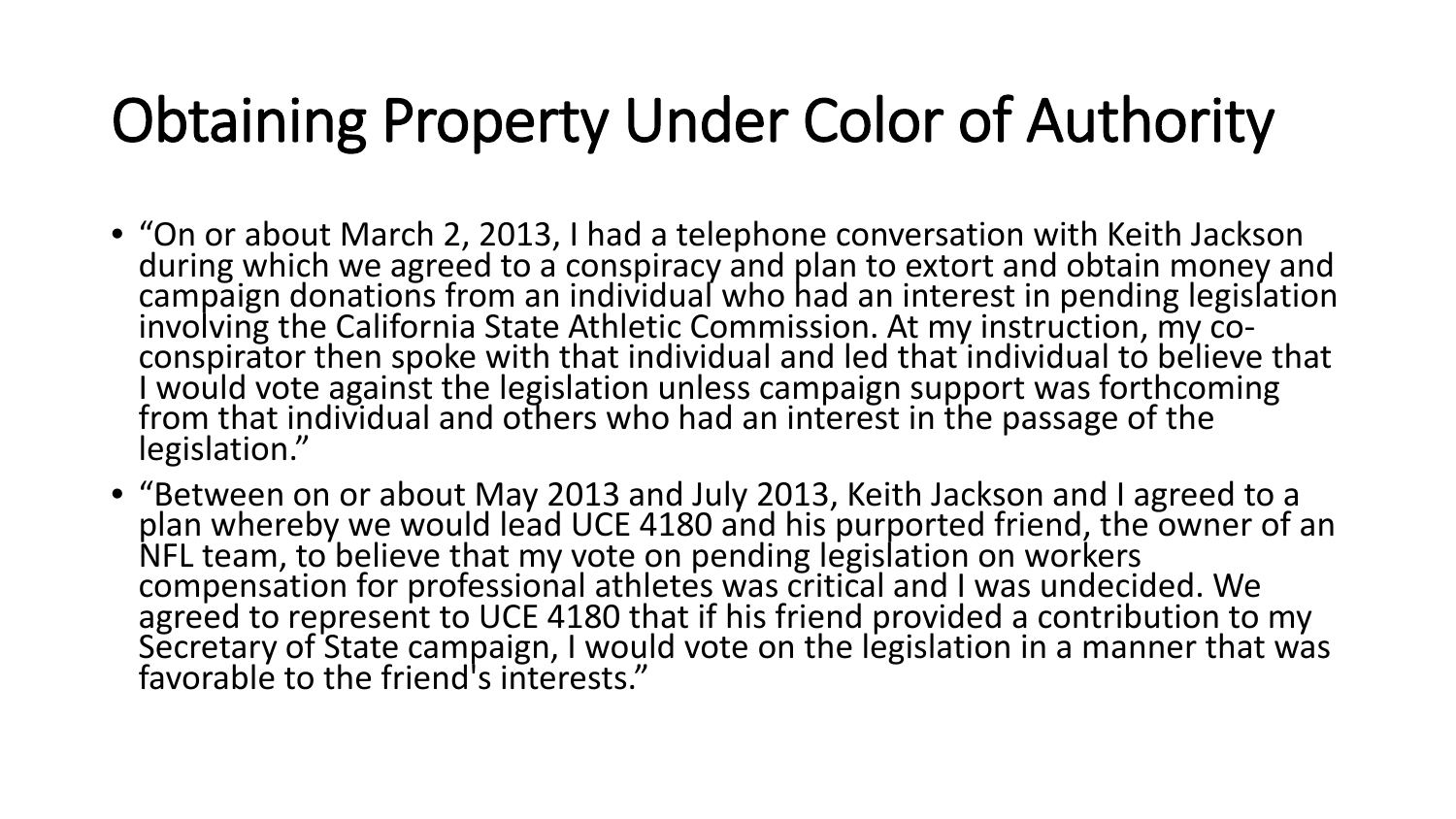### Money Laundering

• "On or about March 14, 2014, I received \$6,800 in cash from UCE 4599. I provided the money to Keith Jackson knowing that he would arrange to exchange the cash for one or more checks made payable to my Secretary of State campaign."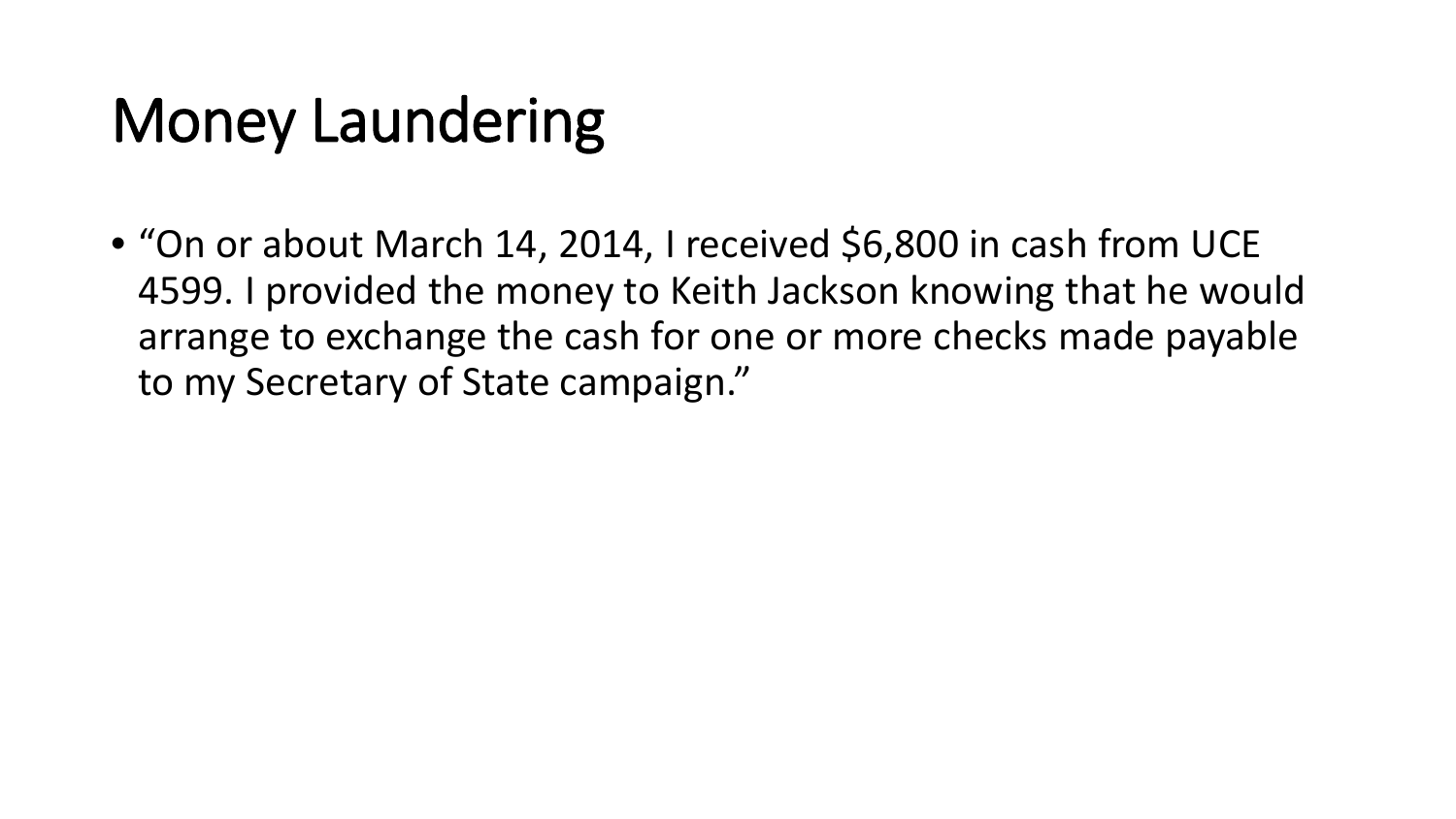#### Weapons Importation Conspiracy

• "On or about March 11, 2014, I met with Keith Jackson, Wilson Lim, and UCE 4599 and discussed UCE 4599 purchasing weapons from the Philippines to import into the United States. Keith Jackson and I arranged the meeting with the intention that UCE 4599 would be able to utilize introductions and arrangements from me, Keith Jackson, and Wilson Lim to purchase weapons, firearms and arms from other individuals in the Philippines. UCE 4599 said that he wanted automatic weapons and discussed with us that he wanted to transport the weapons from the Philippines to the Port of Newark, New Jersey, and then distribute the weapons to others."